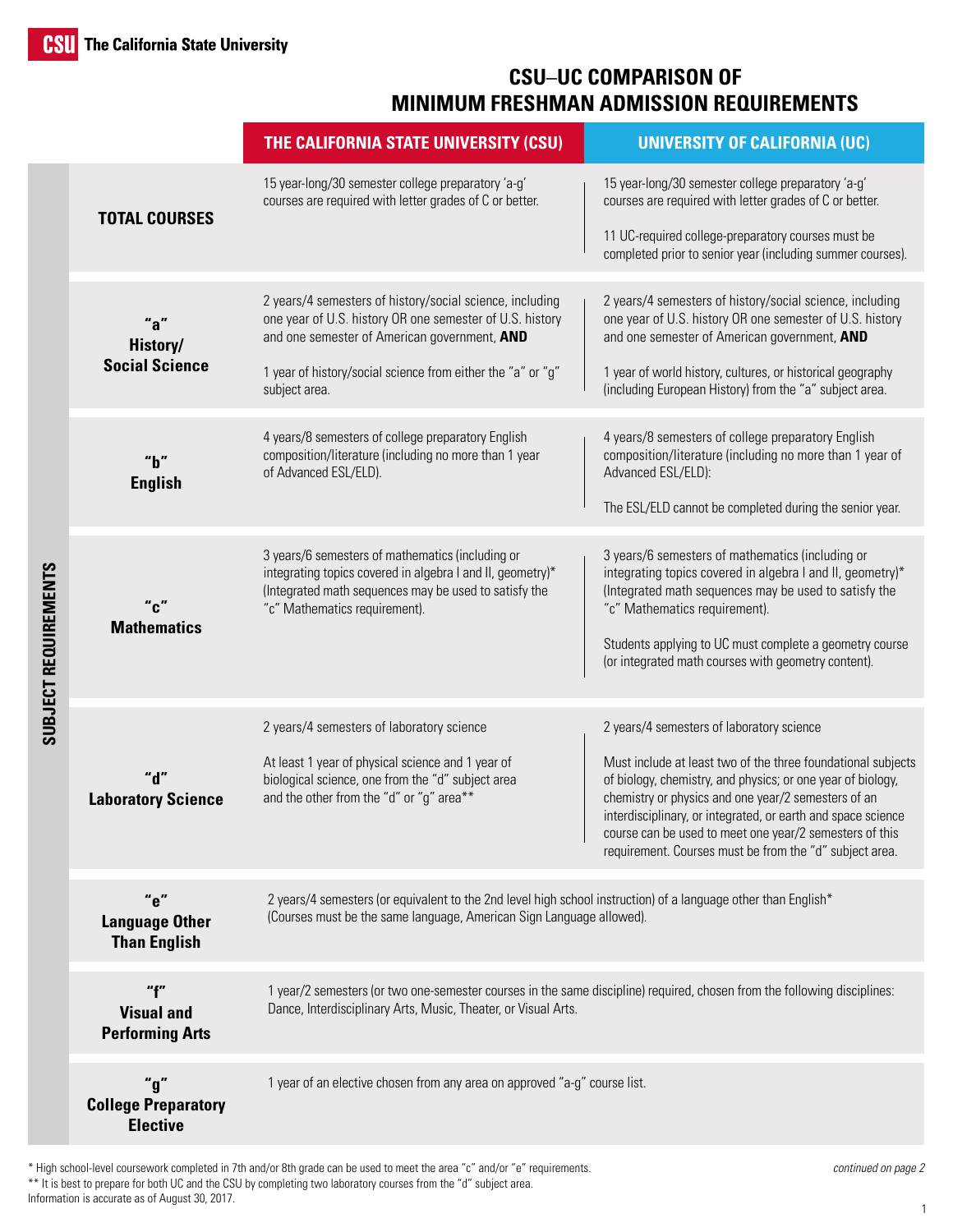## **CSU**–**UC COMPARISON OF MINIMUM FRESHMAN ADMISSION REQUIREMENTS**

|                                                                                                                             | THE CALIFORNIA STATE UNIVERSITY (CSU)                                                                                                                                                                                                                                                                                                                                                                                                                                                                                                                                                                                      | <b>UNIVERSITY OF CALIFORNIA (UC)</b>                                                                                                                                                                                                                                                                                                                                                                                                                                                                                                              |
|-----------------------------------------------------------------------------------------------------------------------------|----------------------------------------------------------------------------------------------------------------------------------------------------------------------------------------------------------------------------------------------------------------------------------------------------------------------------------------------------------------------------------------------------------------------------------------------------------------------------------------------------------------------------------------------------------------------------------------------------------------------------|---------------------------------------------------------------------------------------------------------------------------------------------------------------------------------------------------------------------------------------------------------------------------------------------------------------------------------------------------------------------------------------------------------------------------------------------------------------------------------------------------------------------------------------------------|
| <b>Repeated Courses</b><br>CSU and UC do not use plus/minus<br>grades in the GPA calculation;<br>for example, $a C - = C$ . | Required "a-g" courses must be completed with a grade<br>of C or better. Any course may be repeated. There is no<br>limitation on the number of times a course can be repeated.                                                                                                                                                                                                                                                                                                                                                                                                                                            | Required "a-g" courses must be completed with a letter<br>grade of C or better. Courses in which grades of D/F are<br>earned may be repeated. There is no limitation on the<br>number of times a course can be repeated. Repeated<br>courses can have the same or similarly named course titles<br>(e.g. English 9 or English 1). The first instance of a letter<br>grade C or better will be used in the GPA calculation.                                                                                                                        |
| <b>Validation of</b><br><b>Subject Omission</b><br><b>By Other Courses</b>                                                  | <b>Mathematics:</b> A letter grade of C or better in the first<br>semester of Algebra II validates both semesters of<br>Algebra I.<br>Integrated style Math 2 will be accepted in lieu of a<br>geometry course. (See exception for UC).<br>A letter grade of C or better in Math IV, Trigonometry,<br>Precalculus or Calculus validates the entire high school<br>college preparatory requirement.                                                                                                                                                                                                                         | Mathematics: A letter grade of C or better in the first<br>semester of Algebra II validates both semesters of<br>Algebra I.<br>Integrated style Math 2 will be accepted in lieu of a<br>geometry course. (See exception for UC below).<br>The omission of a full year of geometry cannot be validated<br>by any higher-level coursework. However, the omission of<br>the 1st semester of geometry can be validated by successful<br>completion of the 2nd semester. Refer to UC's Validation<br>Matrix in <i>Quick Reference for Counselors</i> . |
|                                                                                                                             | Language Other Than English (LOTE): A letter grade of C or better in a semester of a higher-level course validates a<br>lower-level course. A higher-level LOTE course can validate the appropriate number of years based on the level. A college<br>course can validate high school LOTE courses. The level of validation depends on the college course prerequisite and<br>description. For courses offered at a California Community College refer to the college's "a-g" course list on the "a-g"<br>website and review the "Title/Discipline" column for notations, e.g. LOTE $1 =$ Level 1, LOTE $2 =$ Level 2, etc. |                                                                                                                                                                                                                                                                                                                                                                                                                                                                                                                                                   |
|                                                                                                                             | <b>Chemistry:</b> A grade of C or better in the second semester<br>of Chemistry will validate the first semester.                                                                                                                                                                                                                                                                                                                                                                                                                                                                                                          | <b>Chemistry:</b> UC does not allow the validation of Chemistry.                                                                                                                                                                                                                                                                                                                                                                                                                                                                                  |
| <b>Validation of Deficient</b><br>(D/F) Grades in<br><b>Required Courses</b>                                                | Courses in which grades of D/F are earned may be validated in the areas of Math and Language Other Than English (LOTE)<br>by successful completion of higher-level coursework. CSU also allows the validation of the D/F grades in Chemistry.<br>For UC, refer to the Validation Matrix in Quick Reference for Counselors.                                                                                                                                                                                                                                                                                                 |                                                                                                                                                                                                                                                                                                                                                                                                                                                                                                                                                   |
| <b>Validation of Subject</b><br><b>Requirements by</b><br><b>Test Scores</b>                                                | Required "a-g" courses may be satisfied with appropriate test scores on SAT, SAT Subject Tests, Advanced Placement<br>exams, and designated International Baccalaureate exams. A list of acceptable tests and scores is available on the CSU<br>website; for UC, refer to Quick Reference for Counselors. For UC, the omission of a course in Geometry cannot be validated<br>by any examination score.                                                                                                                                                                                                                    |                                                                                                                                                                                                                                                                                                                                                                                                                                                                                                                                                   |
| <b>High School GPA</b>                                                                                                      | Calculate GPA using all "a-g" approved courses completed<br>during the summer after the 9th grade through summer<br>after the 11th grade---excluding deficient grades which<br>have been repeated. CSU and UC do not use plus/minus<br>grades in the GPA calculation; for example, a $C - = C$ .<br>Repeated courses are calculated once using the highest<br>grade earned. When completing the online admission<br>application, the repeated course is also only reported<br>once using the highest grade earned.                                                                                                         | Calculate GPA using all "a-g" approved courses completed<br>during the summer after the 9th grade through summer<br>after the 11th grade---excluding deficient grades which<br>have been repeated. CSU and UC do not use plus/minus<br>grades in the GPA calculation; for example, a $C - = C$ .<br>Repeated courses are calculated once using the first<br>instance of a letter grade of C, B, or A. UC does not<br>average grades. However, when completing the UC<br>admission application, all "a-g" courses and grades<br>must be reported.  |